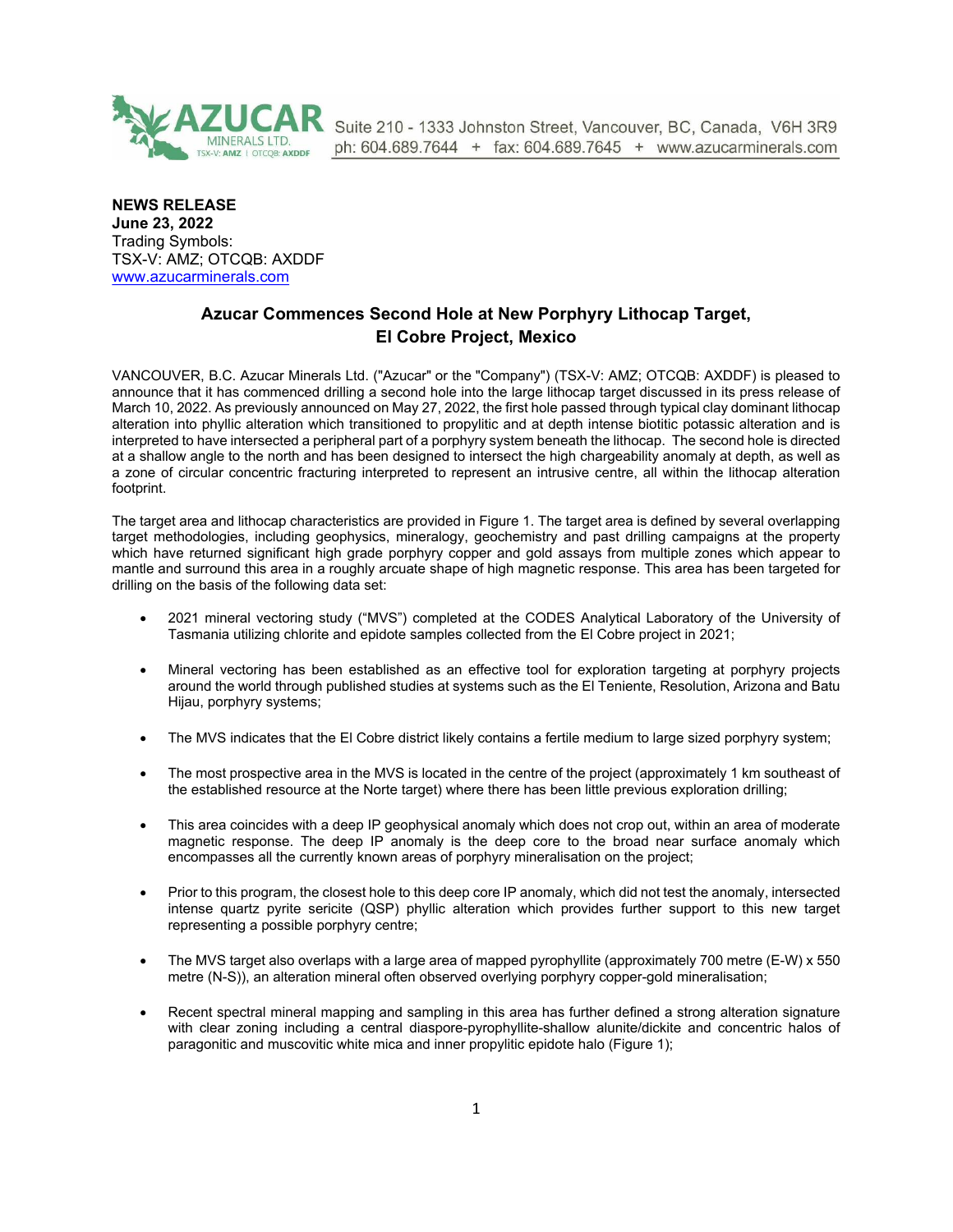Observed illite crystallinity shows consistent high crystallinity over the entire target. Iron oxide rockchip mapping shows a hematite core zone and a goethite halo as well.

### **About the El Cobre Project**

A detailed summary of the project is provided on the Company's website but in brief the El Cobre project covers a 5 km trend of porphyry copper-gold associated alteration and mineralisation along which five separate zones have now been identified and explored in past drilling campaigns (see Figure 1). On September 29, 2020, the Company released an initial mineral resource estimate on the project from only the Norte Zone. The base case resource estimate (using a net smelter return cutoff of US\$12/tonne) for the Norte Zone is comprised of an **indicated resource of 1.2 Moz AuEq** (47.2 million tonnes grading 0.49 g/t Au, 0.21% Cu 1.4 g/t Ag) **and an inferred resource of 1.4 Moz AuEq** (64.2 million tonnes grading 0.42 g/t Au, 0.18% Cu and 1.3 g/t Ag). Further details of the resource estimate are provided below.

At the Villa Rica Zone, located about 1.8 km south of the Norte Zone, the Company plans to further explore the Raya Tembrillo Target. Initial drilling in 2017 on the Raya Tembrillo Target intersected two styles of mineralisation; hypogene copper-gold porphyry mineralisation (115.00 metres of 0.57 g/t gold and 0.27% copper, see press release of November 28, 2017) and near surface enriched copper mineralisation with an apparent tabular distribution (94.00 metres of 1.36% copper; see press release of December 13, 2017). At the Encinal Zone, located 4.3 kilometres to the southeast of the Norte Zone, the Company is conducting a more thorough review of the geological, geochemical and geophysical datasets in order to design a future drill program to follow-up past drill results. On June 29, 2017 Azucar announced the results of initial drilling on this exposed stockwork (Hole EC-17-025) that returned results including 34.47 metres grading 0.73 g/t Au and 0.20% Cu.

Past drilling campaigns have returned significant porphyry copper and gold assays from multiple targets around the recently defined mineral vector target area. The previously tested and known porphyry mineralisation, including the Norte deposit on which the Company has developed a resource, appear to mantle and surround this new target area in a roughly arcuate zone of high magnetic response. High grade intersections from these targets highlight the potential for significant mineral endowment and for higher grade porphyry mineralisation including the following (see Figure 1 for locations):

#### Norte Zone

| Hole      | From (m) | To (m) | Interval $(m)$ | Au $(g/t)$ | Cu (%) |
|-----------|----------|--------|----------------|------------|--------|
| EC-17-018 | 222.40   | 334.50 | 112.10         | 1.35       | 0.48   |
| EC-17-026 | 543.45   | 609.90 | 66.45          | 2.41       | 0.61   |
| Including | 543.45   | 569.45 | 26.00          | 4.15       | 1.00   |
| EC-17-029 | 204.15   | 314.15 | 110.00         | 1.87       | 0.48   |
| Including | 208.15   | 240.15 | 32.00          | 2.57       | 0.57   |
| and       | 264.15   | 300.15 | 36.00          | 2.02       | 0.51   |

#### Raya Tembrillo (1.8km South of Norte)

| Hole                                   | (m)<br>∙rom | (m)    | (m)<br>nter<br>rval | (g/t)<br>Au | $(%^{6})^{1/2}$<br>υu                          |
|----------------------------------------|-------------|--------|---------------------|-------------|------------------------------------------------|
| <b>027</b><br>- 1<br>י כ∪- י<br>.<br>◡ | 302.00      | 320.00 | 18.00               | ົດຂ<br>ں ے. | r o<br>$\overline{\phantom{0}}$<br><b>U.JZ</b> |

#### Primo Zone (1.4km South of Raya Tembrillo)

| Hole      | -rom<br>(m) | ັo (m) | Interval<br>(m) | (g/t)<br>Au | (9/6)<br>Cu |
|-----------|-------------|--------|-----------------|-------------|-------------|
| EC-19-086 | 868.40      | 918.00 | 49.60           | 0.99        | 0.61        |
| Including | 878.40      | 914.40 | 36.00           | 10<br>I.IU  | 0.68        |

# Porvenir Zone (2.5 km SE of Norte, 1.0 km west of Primo

| Hole                                 | $-rom(m)$ | ັo (m) | Interval<br>(m) | (g/t)<br>Au              | (9/6)<br>Cu |
|--------------------------------------|-----------|--------|-----------------|--------------------------|-------------|
| $E$ C <sub>-17</sub><br>7-040<br>다니다 | 243.00    | 255.00 | 12.00           | 2.43                     | 0.82        |
| EC-18-056                            | 381.50    | 408.00 | 26.50           | $\overline{\phantom{a}}$ | 0.34        |

More information on El Cobre is available on the Azucar website at [http://www.azucarminerals.com](http://www.azucarminerals.com/).

#### **Technical Details and the El Cobre NI 43-101 Technical Report**

For details on the estimation of mineral resources, including the key assumptions, parameters and methods used to estimate the Mineral Resources at the El Cobre property, Canadian investors should refer to the report dated effective November 13, 2020, and titled "NI 43-101 Technical Report Mineral Resource Estimate on the El Cobre Copper-Gold-Silver Property, Veracruz State, Mexico" which is available under Azucar Minerals' profile on SEDAR ([www.sedar.com](https://www.globenewswire.com/Tracker?data=H97e7xp4OnnhH6KKINIULm1PmCrjO785f-crMi0jMOZv6JU_6JnToF5WG9MWBuyryHVo541vCuqmhSK4Le-I4g==)) and on the Company's website. The Technical Report was authored by Kris Raffle, P.Geo. of APEX Geoscience Ltd., and Sue Bird, M.Sc., P.Eng. of Moose Mountain Technical Services. The NSR and AuEq values were calculated using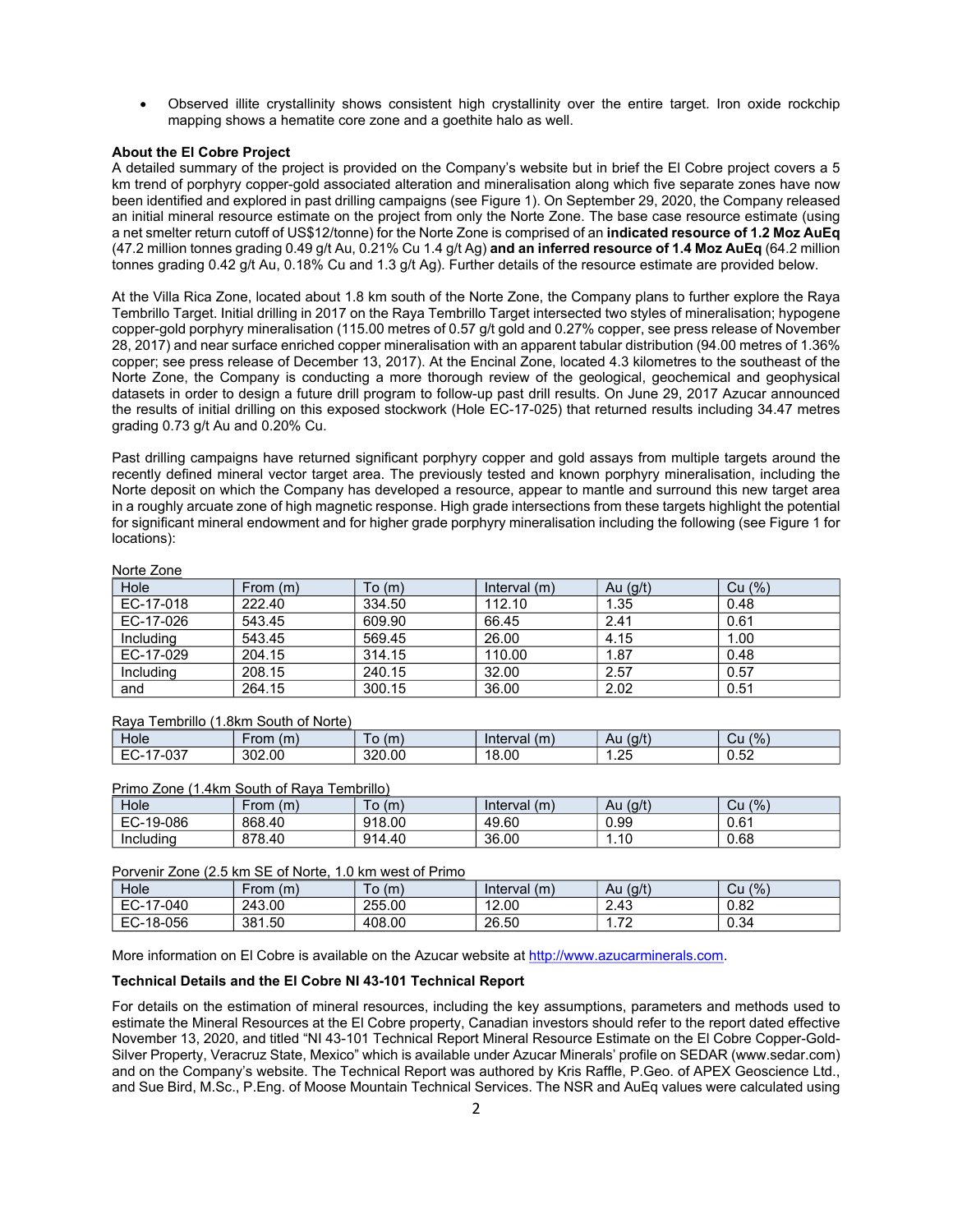US\$1,500/oz gold, US\$3.00/lb copper and US\$18/oz silver, and using metallurgical recoveries of 88% for gold and copper, and 70% for silver.

Morgan Poliquin, Ph.D., P.Eng. a Qualified Person under NI 43-101 the President and CEO as well as a Director of the Company reviewed and approved the other technical information. The porphyry mineralisation and past drilling results discussed and reviewed in this news release are associated with broad areas of alteration and stockwork and sheeted porphyry style veining. True widths cannot be determined at this time. The analyses reported were carried out at ALS Global Laboratories of North Vancouver using industry standard analytical techniques. For gold, samples are first analysed by fire assay and atomic absorption spectroscopy ("AAS"). Samples that return values greater than 10 g/t gold using this technique are then re-analysed by fire assay but with a gravimetric finish. For copper, samples are first analysed by Inductively Coupled Plasma – Atomic Emission Spectroscopy ("ICP-AES"), with four acid digestion. Samples that return values greater than 10000 g/t copper using this technique are then re-analysed by HF-HNO3- HCLO4 digestion with HCL leach and ICP-AES finish. Blanks, field duplicates and certified standards were inserted into the sample stream as part of Azucar's quality assurance and control program which complies with National Instrument 43-101 requirements.

## **About Azucar**

Azucar is an exploration company exploring the El Cobre project in Veracruz, Mexico, which covers multiple gold-rich porphyry targets, as demonstrated by past drilling. Azucar holds a 100% interest in the El Cobre project, subject to net smelter returns ("NSR") royalty interests, assuming production from the property exceeds 10,001 tonnes per day of ore, totaling 2.25% which can be reduced to 2.0% though the payment of US\$3.0 million.

On behalf of the Board of Directors,

*"J. Duane Poliquin"* J. Duane Poliquin, P.Eng. Chairman Azucar Minerals Ltd.

*Neither the TSX Venture Exchange nor its Regulation Services Provider (as that term is defined in policies of the TSX Venture Exchange) accepts responsibility for the adequacy or accuracy of this release.* 

*This news release includes forward-looking statements that are subject to risks and uncertainties. All statements within it, other than statements of historical fact, are to be considered forward looking. Although the Company believes the expectations expressed in such forward-looking statements are based on reasonable assumptions, such statements are not guarantees of future performance and actual results or developments may differ materially from those in forward-looking statements. Factors that could cause actual results to differ materially from those in forward-looking statements include market prices, exploitation and exploration successes, continued availability of capital and financing, and general economic, market or business conditions. There can be no assurances that such statements will prove accurate and, therefore, readers are advised to rely on their own evaluation of such uncertainties. We do not assume any obligation to update any forward-looking statements, other than as required pursuant to applicable securities laws.*

Contact Information:

Azucar Minerals Ltd. Tel. 604.689.7644 Email: [info@azucarminerals.com](mailto:info@azucarminerals.com) <http://www.azucarminerals.com/>